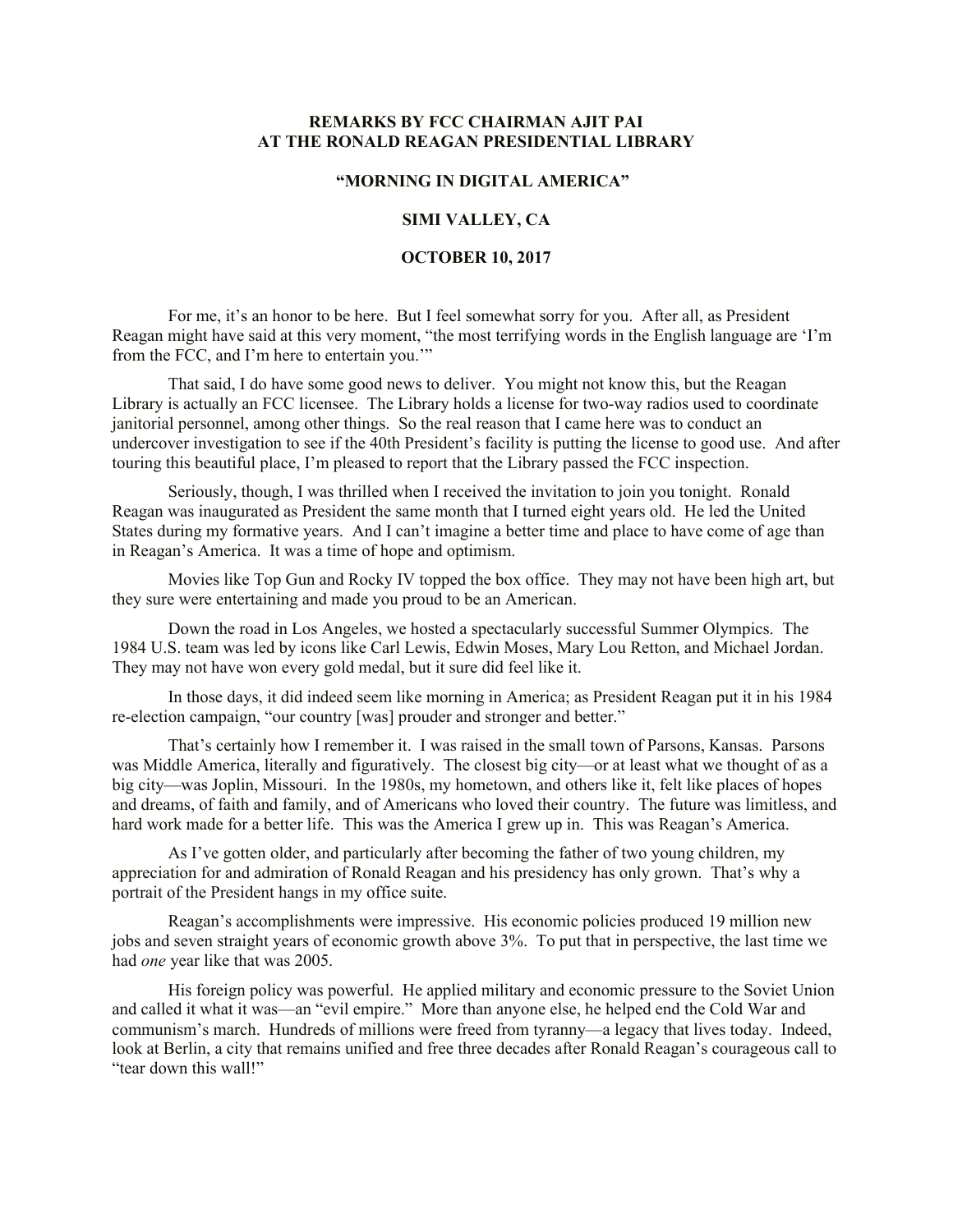Now, these are highlights of the Reagan Presidency that most people know. But as the Chairman of the FCC, I have a special interest in the progress that was made in communications and technology policy during the Reagan Administration.

Did you know, for example, that it was an executive order signed by President Reagan that first made the Pentagon's Global Positioning (GPS) system available for civilian use? Given Southern California traffic, I imagine some of you used that technology to find the best way to get here tonight.

And the FCC Chairmen who served during the Reagan Administration were incredible leaders and visionaries. Mark Fowler and Dennis Patrick each did a fantastic job leading the agency. They moved aggressively to eliminate unnecessary rules and implement President Reagan's deregulatory philosophy. They set a high bar for those who came after them—and I strive for that bar every day.

Most notably, the Reagan FCC eliminated the so-called Fairness Doctrine. This misnamed government dictate suppressed the discussion of controversial issues on our nation's airwaves and was an affront to the First Amendment. The Reagan FCC also built the political foundation for auctioning licenses to spectrum—a free-market innovation blasted back then and widely accepted today. The Reagan FCC introduced "price cap" regulation, reducing government's role in micromanaging profits and increasing consumer welfare. And the Reagan FCC set the stage for much of the innovation that we see today. In 1985, for example, it had the foresight to set aside what were generally thought to be "junk" airwaves for anybody to use—what we call "unlicensed" spectrum. And entrepreneurs put it to work. Thanks to the FCC's vision, we now use unlicensed services every day, every time we access Wi-Fi or use Bluetooth or check a baby monitor.

So when Reagan left office, was America better off than it was 8 years before? You bet.

But to me, President Reagan's greatest accomplishment—and the one most relevant to my remarks today—is that he restored a collective feeling of pride in America and a sense of optimism about our future. He made us believe in ourselves again.

In the late 1970s, that belief was in doubt. The Vietnam War and Watergate still cast a shadow. We saw 14% inflation, high unemployment, an energy crisis, and the Iran hostage crisis. Just before President Reagan's inauguration, only 19% of Americans were satisfied with the way things were going, and for good reason. In Reagan's second term, that number reached as high as 69%. As Pulitzer Prizewinner Jon Meacham put it, "Freedom—from self-doubt, from the Soviet threat, from uneasiness about our national power and capacity to do great things—was Reagan's gift to the country."

#### What about now?

America today is nothing like the country that President Reagan inherited. Unemployment is at 4.2%. Inflation is at 2%. Economic growth was 3.1% last quarter—the strongest number in three years.

Yet too many Americans are frustrated. According to Gallup, only 25% of Americans are satisfied with the way things are going. That's up from 18% last July, but hardly where we want to be.

And what about the years to come? In his beautiful farewell letter to the American people, Ronald Reagan reiterated his "eternal optimism" for our nation's future and wrote that "for America there will always be a bright dawn ahead." I share that view.

But too many of our fellow citizens do not. According to a recent Pew survey, almost half of Americans said the future for the next generation would be worse than things are today while fewer than a quarter thought that the future would be better. And this is actually a slight improvement over surveys from 2016. This pessimism isn't a Republican or Democratic problem; it's an American problem.

# What's going on?

Part of the answer can be found in a report that came out last month. The Economic Innovation Group released what it calls its "Distressed Communities Index." It basically shows that economic gains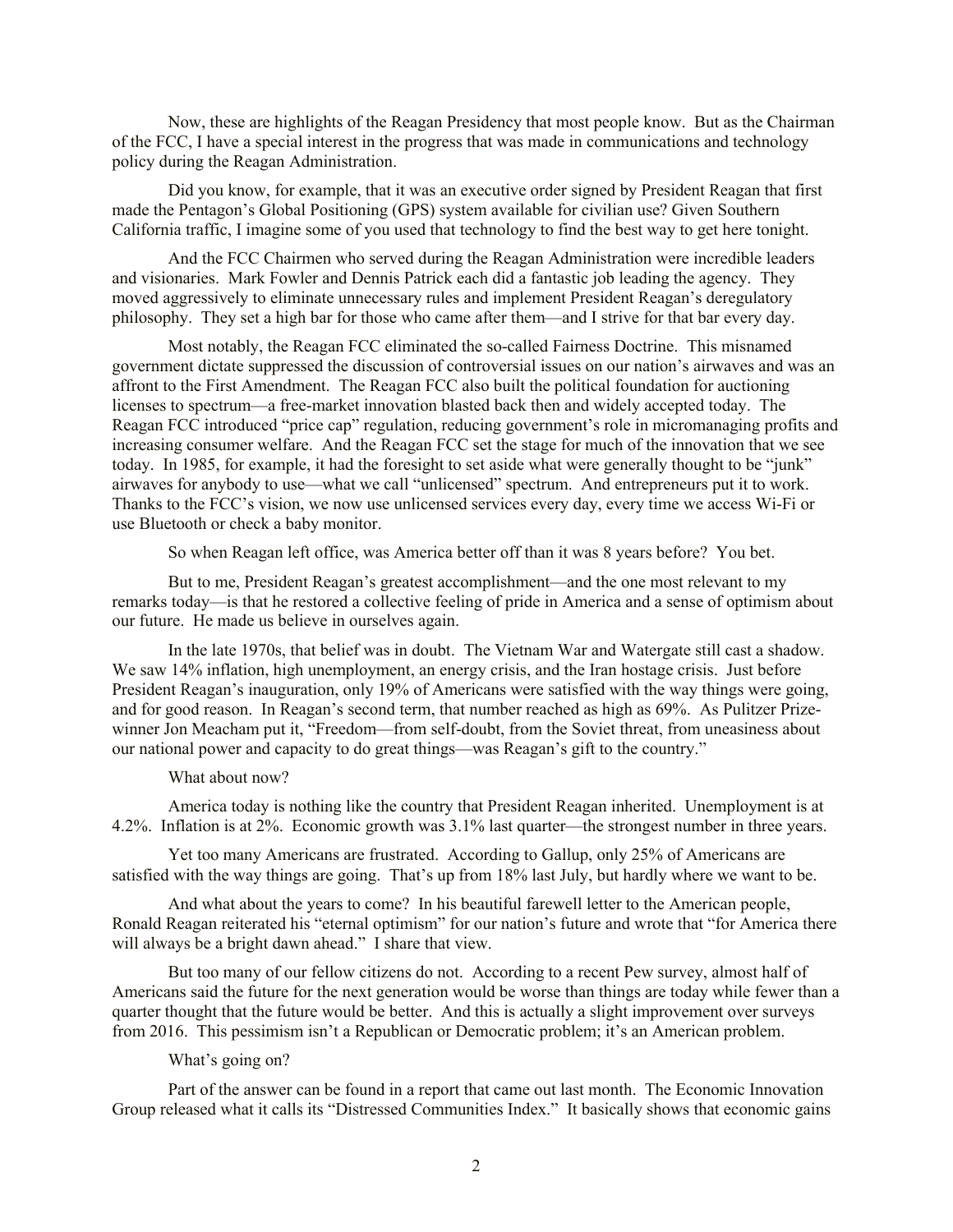over the past few years have gone largely to affluent areas. But distressed communities are falling behind. In recent years, 52% of new jobs and 57% of new businesses have been created in prosperous communities representing only 27% of our nation's population. By contrast, about one in six Americans—52 million people—live in economically distressed communities that have been declining for years.

If you live in one of these distressed communities and feel like your only hope is to move away from home, a low national unemployment rate is cold comfort.

I also believe there's a second, related cause of America's uneasiness: technology.

Technology is changing almost every aspect of our lives: how we work, how we learn, how we interact with friends and loved ones, you name it. And big change can create big angst. For example, think about the roughly 3% of U.S. labor force—5 million people—who drive for a living. Imagine how they must feel reading the latest story about the ascendance of driverless cars.

But it's not just the scale of technological change that has people feeling uneasy. It's also that the change is coming so fast and will only get faster.

Given all this, it's worth asking: What would President Reagan think? What would he do?

First and foremost, I believe that Reagan—the eternal optimist—would focus not on the challenges created by new technology, but instead on its potential. This isn't my speculation. President Reagan basically said as much in a speech delivered 30 years ago at Purdue University.

This passage is a bit long, but it's so spot on for this moment that I hope you'll indulge me.

"How can we best foster the economic growth that leads to the creation of jobs in the first place?" President Reagan asked, before answering in this way: "Perhaps it would be best to begin by considering high technology and certain fears that high technology sometimes seems to instill. The computers I saw in your classrooms, the robots, and other high-tech devices—some fear that these innovations will destroy more jobs than they create, that technology is in some way the enemy of job formation; and yet we need only look at our nation's actual experience to see that this is not so. . . . It's true that over the years, adjustments have had to be made as older industries sometimes gave way to newer. But these adjustments were made, and today our nation employs some 113 million. No, technology is not the enemy of job creation but its parent, the very source of our economic dynamism and creativity."

If that was President Reagan's reaction then, imagine his reaction to the possibilities of the Internet and the world of today. A central theme of a 21st-century Reagan White House could well be that it's morning in digital America.

We need to embrace the challenges of the Internet age with that same optimism. We need to recognize that technology can be a gateway to a better way of life for people and in places that are struggling to adjust.

So let's take an honest look at what's happening with technology and what it means.

The reason this is such an exciting—and yes, unsettling—time is that many major technological advances are converging at once. Artificial intelligence (AI) and machine learning are progressing quickly. Virtual and augmented reality applications are becoming real. 3D-printing is enabling anyone to create hardware. Smartphones, and high-speed wireless networks that enable them, are becoming smarter. The device in your pocket has more computing power than the most powerful supercomputer in the world when Ronald Reagan was President. And with cloud computing, more than two billion people across the planet have access to virtually unlimited computing power anytime, anyplace.

Every week, it seems like there are breakthroughs, big and small. Just look at one product unveiled last week. Google announced that it has developed wireless headphones that can translate 40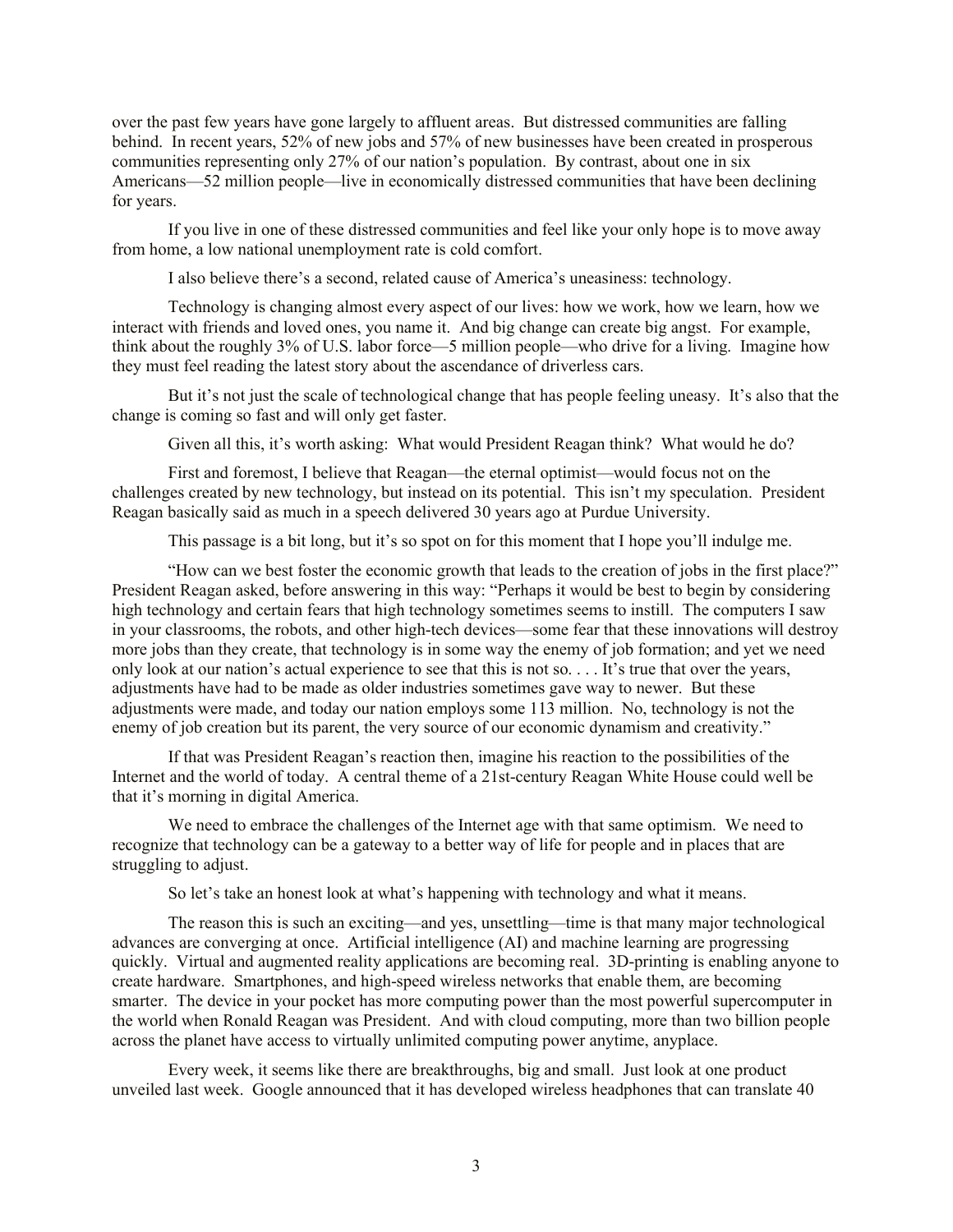languages in real-time. The Universal Translator from Star Trek can now be yours. Yet again, sciencefiction has become reality.

How big of an economic impact can these new technologies have? A few recent studies try to answer that question. One analysis by Accenture projects that by increasing labor productivity and unlocking new innovations, AI could boost annual economic output by more than 75%. They estimate as much as \$8.3 trillion in additional growth for the year 2035 alone.

There's similar potential for the next generation of wireless connectivity. The transition to the new wireless technology, 5G, promises to be more than just incremental change. We could see dramatic improvements in network speed, capacity, and responsiveness that will make the impossible possible. One analysis by CTIA, the wireless industry's trade association, suggests that 5G could create three million jobs and over \$500 billion in additional economic growth over seven years in the United States.

Technology is also dramatically accelerating the pace of innovation. In President Reagan's era, it could take decades to develop complex systems like airplanes, because you had to build physical prototypes and test them. With virtual environments and 3D-printed simulations, product development that used to take decades can now take months.

A second key lesson I've taken from the President is the importance of setting clear priorities and sticking to them. One of Reagan's greatest strengths was that everybody knew what he stood for: cutting taxes, reducing the size of government, and beating the Communists.

My top priority is pretty simple, too. Going back to my first full day as Chairman in January, I've said again . . . and again . . . and again that the FCC will focus foremost on bridging the digital divide. Every American who wants to participate in our digital economy should be able to do so. And to make that happen, we will embrace the free market, cut red tape, modernize our rules, and promote private ingenuity and investment instead of penalizing it.

Why is this so important? Because technology can help people rise. With a high-speed Internet connection, you can start a business and access a global customer base from anywhere in America. Through telemedicine, rural residents can be treated by a specialist hundreds of miles away. With connectivity, a farmer can use precision agriculture to boost his yield and improve his livestock. And with the Internet, any student, anywhere can learn.

If we bridge the digital divide, we can raise distressed communities and bring new hope to people who feel like they've been left behind. But if we don't, the gap between those who have and those who don't will only widen.

Unfortunately, the plain truth is that right now, we're not where we need to be.

In urban areas, only 2% of residents lack access to high-speed fixed service. In rural areas, over one-quarter don't have it. 93% of Americans earning more than \$75,000 have home broadband service. Barely half of those making less than \$30,000 do.

And those are just numbers. We can't lose sight of the fact that the digital divide is about real people. Each percentage point on the wrong side of the divide represents hundreds of thousands of personal stories—stories of families struggling in small towns as their neighbors move elsewhere to find a future.

To learn firsthand about the digital divide, and to build momentum for closing it, I've gotten out of Washington. I've met with Americans working in big cities and small towns to expand digital opportunity. My Digital Divide tour so far has taken me to 18 states, over 40 stops, more than 4,000 miles in rental cars.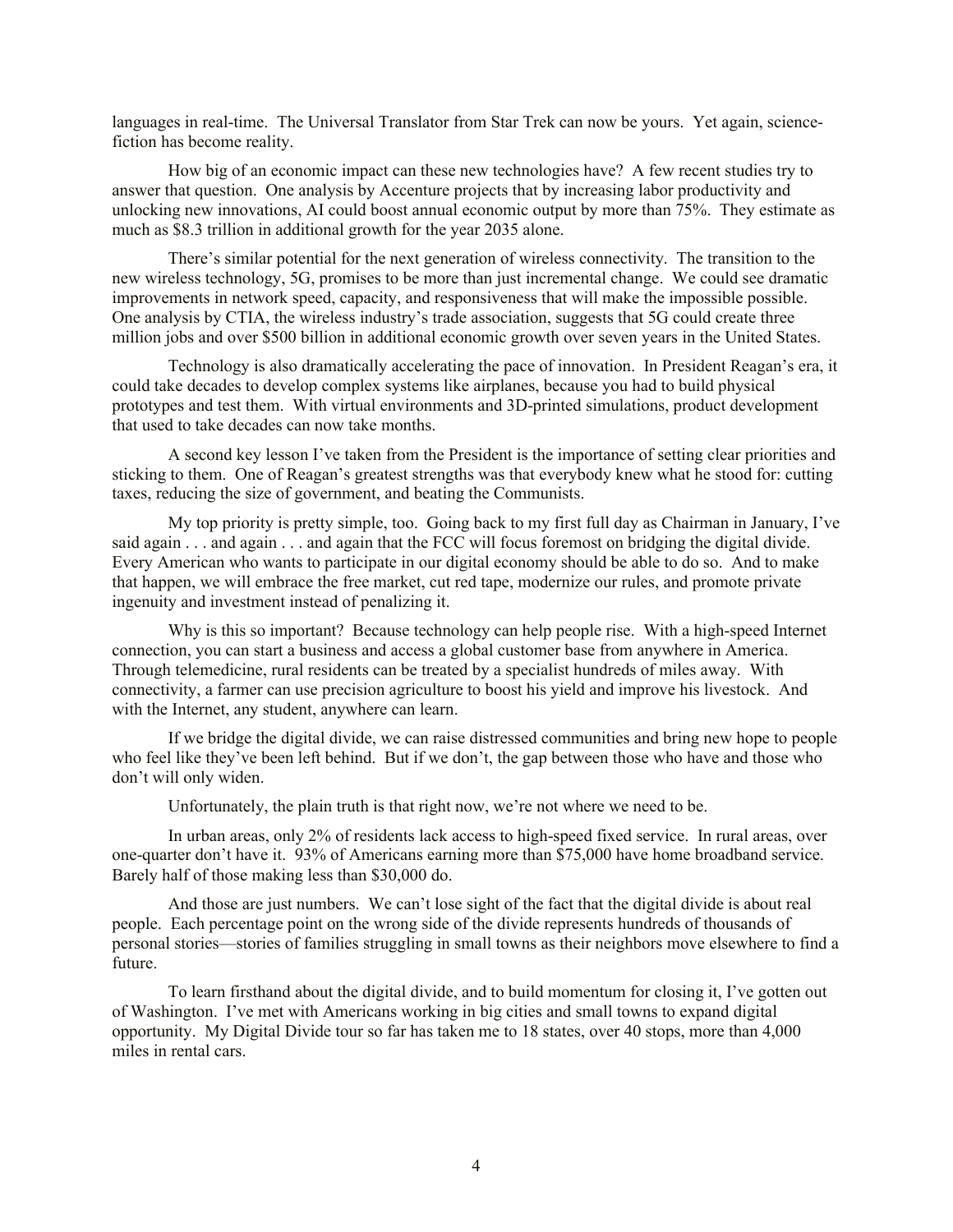I've had the privilege of meeting countless people during these travels to places like Wardensville, West Virginia and Durand, Wisconsin. Their stories stay with me, likely more often than they know. And they fuel my passion to help deliver digital opportunity to all Americans.

And since President Reagan knew the power of a good story, I thought I'd share three with you today.

I'll never forget meeting Stephen Pourier during my visit to the Rosebud Sioux Indian Reservation in South Dakota. He told me about a woman on his reservation who was found dead in her home clutching her cellphone. She had dialed for help 38 times—but never got a response because there was no wireless coverage.

Then there's Dr. Shazam Hussain of the Cleveland Clinic. He explained how connectivity has allowed the Clinic's mobile stroke unit to cut the average time for assessment and stabilization of a patient by 38 minutes. This is critical, considering that a stroke victim's brain loses two million brain cells every minute.

And two months ago, I met with David Jensen, Superintendent of the Humboldt County School District in rural Nevada. He explained how students in five remote schools are falling behind their urban peers because they don't have the bandwidth necessary to use digital learning tools.

Time and again, my travels have reaffirmed my belief in the power of the Internet to improve the lives of the American people, and the costs when Americans are left in the analog era.

But President Reagan taught me more than just the importance of setting priorities. A third key lesson was the timeless blueprint for achieving them.

Consider this 1985 quote from Mark Fowler, President Reagan's first FCC Chairman—a quote that applies today: "We want to eliminate, as much as we can, government regulation of the telecommunications marketplace so as to permit present players to provide new and innovative services to consumers and likewise permit new players to come in and compete."

That's basically our approach today. The most powerful tool for expanding digital opportunity is market-based, light-touch regulation—for this maximizes private investment in high-speed networks. That's why we've sought to break down regulatory barriers to installing wireless and wireline infrastructure. Too often, government at all levels makes it hard for companies to construct nextgeneration networks. So we're focused on cutting as much of this red tape as we can. As Chairman Fowler put it, the telecom sector should be "'Exhibit A' for Adam Smith," in that "both the consumer and the businessman can be better off in a free market."

We're also trying to make it easier for new technologies and services to enter the marketplace. We've approved the next generation of satellite constellations. We've encouraged new fixed wireless companies to innovate. And we've proposed to make it easier for small fiber companies to string lines, whether in the Louisiana bayou or inner-city Detroit (and I've personally visited each). Each of these steps promotes competition and benefits consumers.

Another page we're adopting from the Reagan playbook is cost-benefit analysis. President Reagan once joked: "Economists are the sort of people who see something work in practice and wonder if it would work in theory." But he understood their value. He was the first President to require executive branch analysis to ensure that the costs of rules don't outweigh their benefits.

As an independent agency, the FCC has long been exempt from that requirement. Too often, it hasn't met that standard. Indeed, too often it's failed to even try.

To correct this, I've proposed to establish an Office of Economics and Data at the FCC. This will leverage the expertise of staff economists who don't currently have a seat at the table. As a result,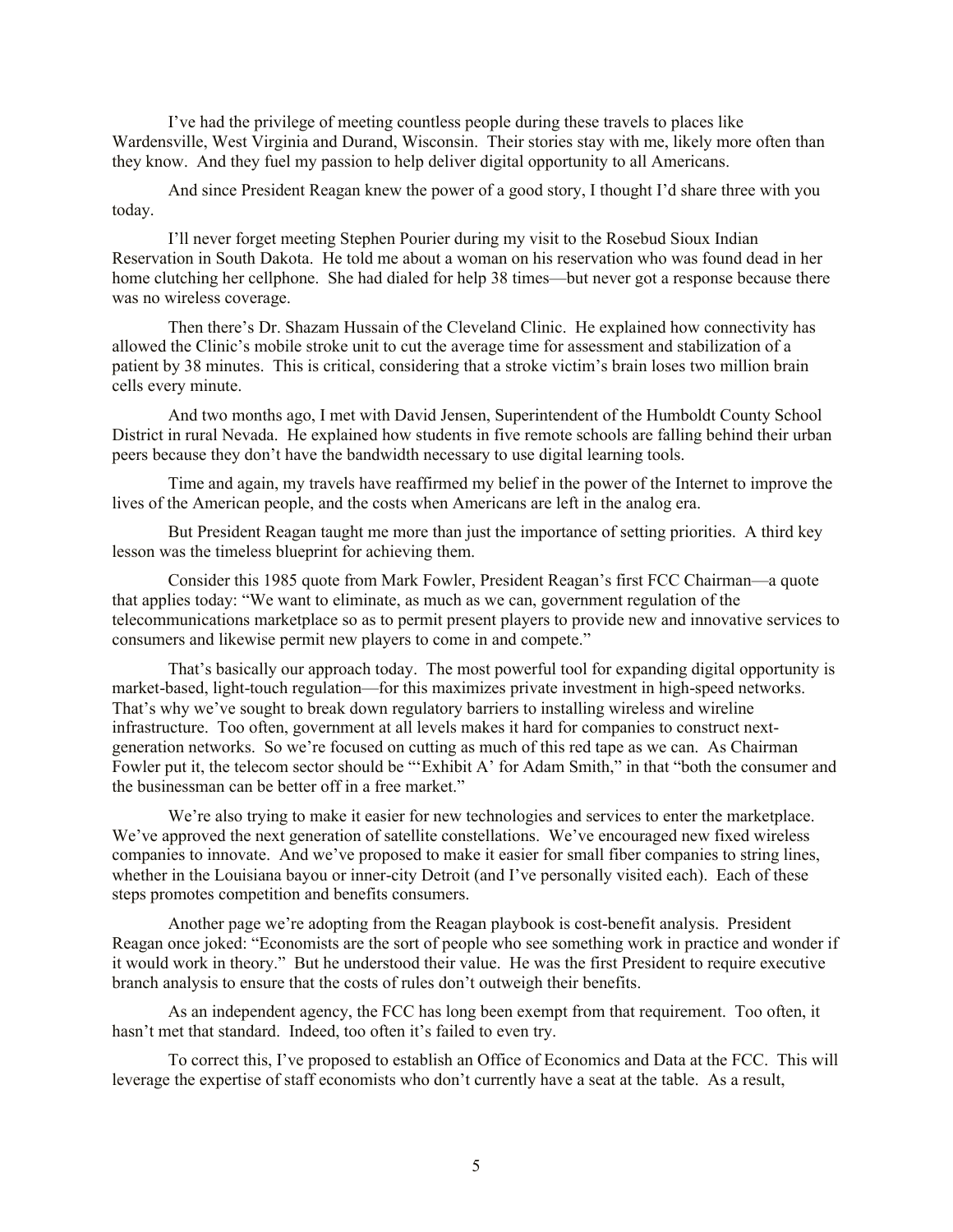economics, and cost-benefit analysis in particular, will be a core part of the FCC's policy work—not an afterthought.

One last lesson I'm trying to take from President Reagan is to seek bipartisan consensus whenever I can. President Reagan was a principled conservative. But he struck so many deals with Speaker Tip O'Neill that there's a book about it. As the President put it, "If I can get 70 or 80% of what it is I'm trying to get, I'll take that and try to get the rest in the future."

My very first decision as Chairman was to extend \$170 million in federal funding to bring Internet access to unserved rural areas in New York State. Notably, this plan was negotiated with Governor Andrew Cuomo, whose father famously said some unkind words about President Reagan in 1984, and Senator Chuck Schumer, who somewhat less famously has said some unkind words about me.

And since I took the gavel, I've tried to restore the collaborative and collegial traditions of the FCC. I've enabled commissioners to make their voices heard. I've empowered commissioners to vote on important decisions, instead of having subordinate bureaus decide them. I've visited a hurricane-ravaged region with a Democratic colleague. And under my leadership, about 80% of the major items voted on at our monthly meetings have been approved with bipartisan support and without dissent, compared to less than 50% under my predecessor.

\* \* \*

In his January 1989 farewell address, President Reagan said: "We did it. We weren't just marking time. We made a difference." And to me, that's what public service is all about. We're not here to hold titles. We're here to get something done for the American people.

And I couldn't be more excited about the opportunities that lie ahead. I believe that it's morning in digital America. The challenges before us are great, but the opportunities are so much greater.

It's time for us to be bold, for as Reagan told us in his unforgettable speech about the Challenger disaster, "[t]he future doesn't belong to the fainthearted; it belongs to the brave."

It's time for us to dream big, for as Reagan told us, "America is too great for small dreams."

It's time for us to act, for as Reagan told us, we hope that "those who come after will say of us . . . that in our time we did everything that could be done."

With that, I'd like to close on a personal note.

They say that Reagan loved the American Dream because he lived it.

That rings true to me. I spoke earlier about how much my love and reverence for this country comes from growing up in Ronald Reagan's America. Even more so, it came from living in the house of Raj and Radha Pai. My parents know a little something about the American Dream. They came to this country 46 years ago with literally no assets other than \$10, a transistor radio, and a desire to achieve that dream. I think of all their sacrifices, all those risks they took, all those long hours they worked, all those moments when they must have worried about what the future would hold. I think of how hard it must have been—and how proud they were to make it and give me and my sister a better future.

And then I think of what Ronald Reagan said on the last full day of his Presidency.

"Since this is the last speech that I will give as President," he said, "I think it's fitting to leave one final thought, an observation about a country I love. It was stated best in a letter I received not long ago. A man wrote me and said, 'You can go to live in France, but you cannot become a Frenchman. You can go to live in Germany or Turkey or Japan, but you cannot become a German, a Turk, or a Japanese. But anyone, from any corner of the Earth, can come to live in America and become an American.'"

My parents came to this country from India. But when it comes to embodying the values and principles of our great land, in many ways, they are the most American people that I know. In the early